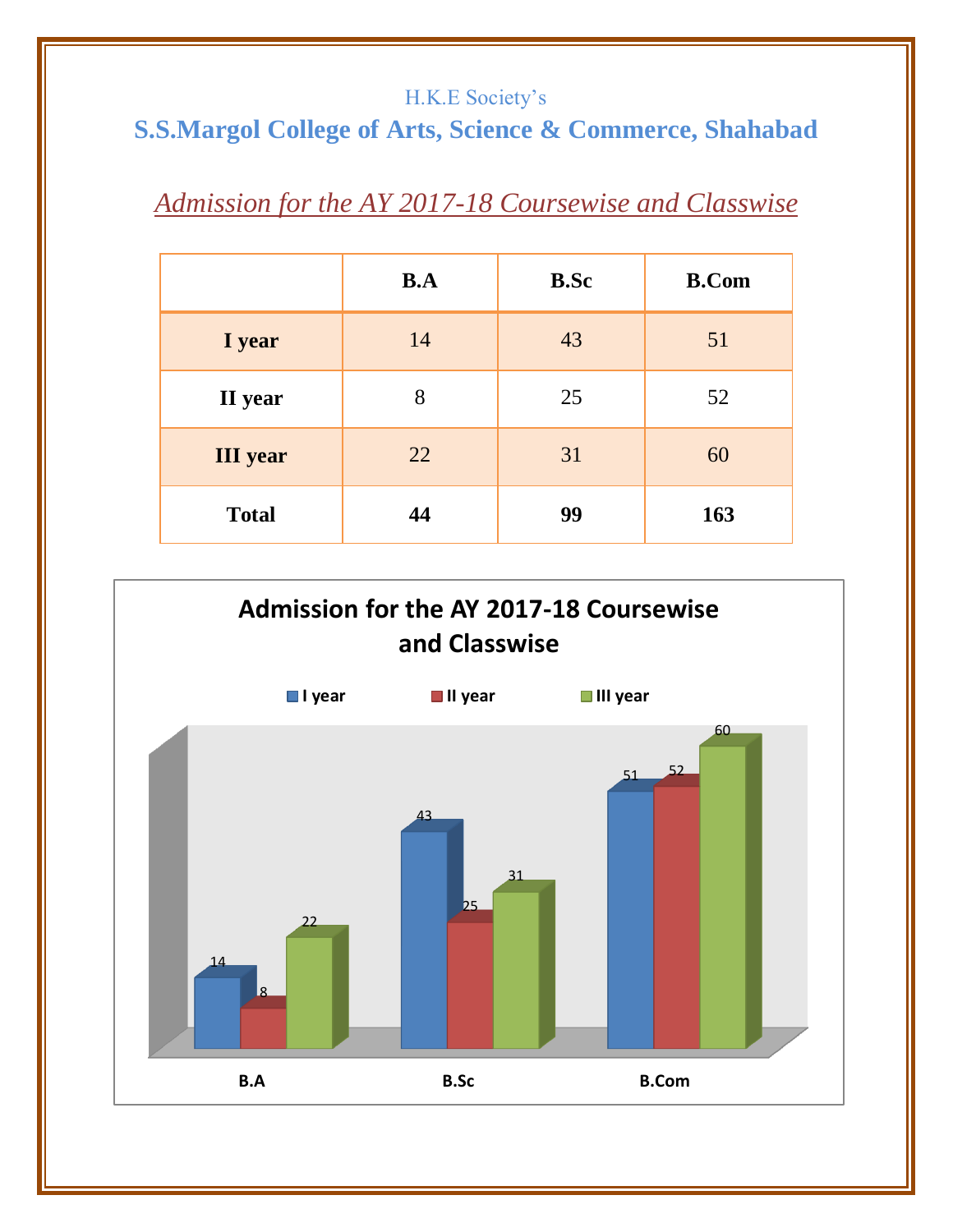#### H.K.E Society's **S.S.Margol College of Arts, Science & Commerce, Shahabad**

# *Admission for the AY 2017-18 B.A Classwise and Genderwise*

|              | <b>B.A I year</b> | <b>B.A II year</b> | <b>B.A III year</b> | <b>Total</b> |
|--------------|-------------------|--------------------|---------------------|--------------|
| <b>Boys</b>  | $\overline{7}$    | $\overline{2}$     | 10                  | 19           |
| <b>Girls</b> |                   | 6                  | 12                  | 25           |
| <b>Total</b> | 14                | 8                  | 22                  | 44           |

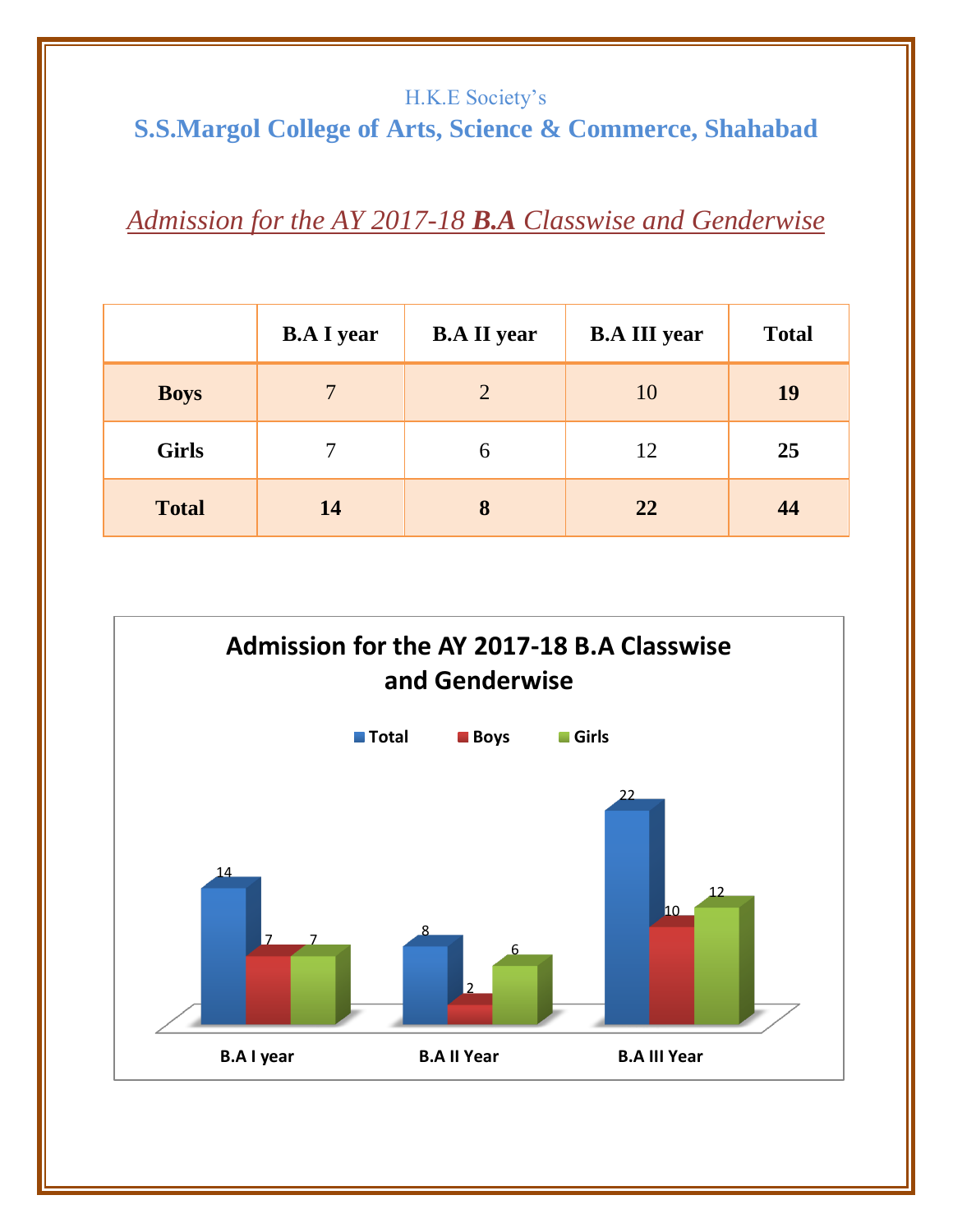## H.K.E Society's **S.S.Margol College of Arts, Science & Commerce, Shahabad**

*Admission for the AY 2017-18 B.Sc Classwise and Genderwise*

|              | <b>B.Sc I year</b> | <b>B.Sc II year</b> | <b>B.Sc III year</b> | <b>Total</b> |
|--------------|--------------------|---------------------|----------------------|--------------|
| <b>Boys</b>  | 16                 | $\overline{4}$      | 14                   | 34           |
| <b>Girls</b> | 27                 | 21                  | 17                   | 65           |
| <b>Total</b> | 43                 | 25                  | 31                   | 99           |